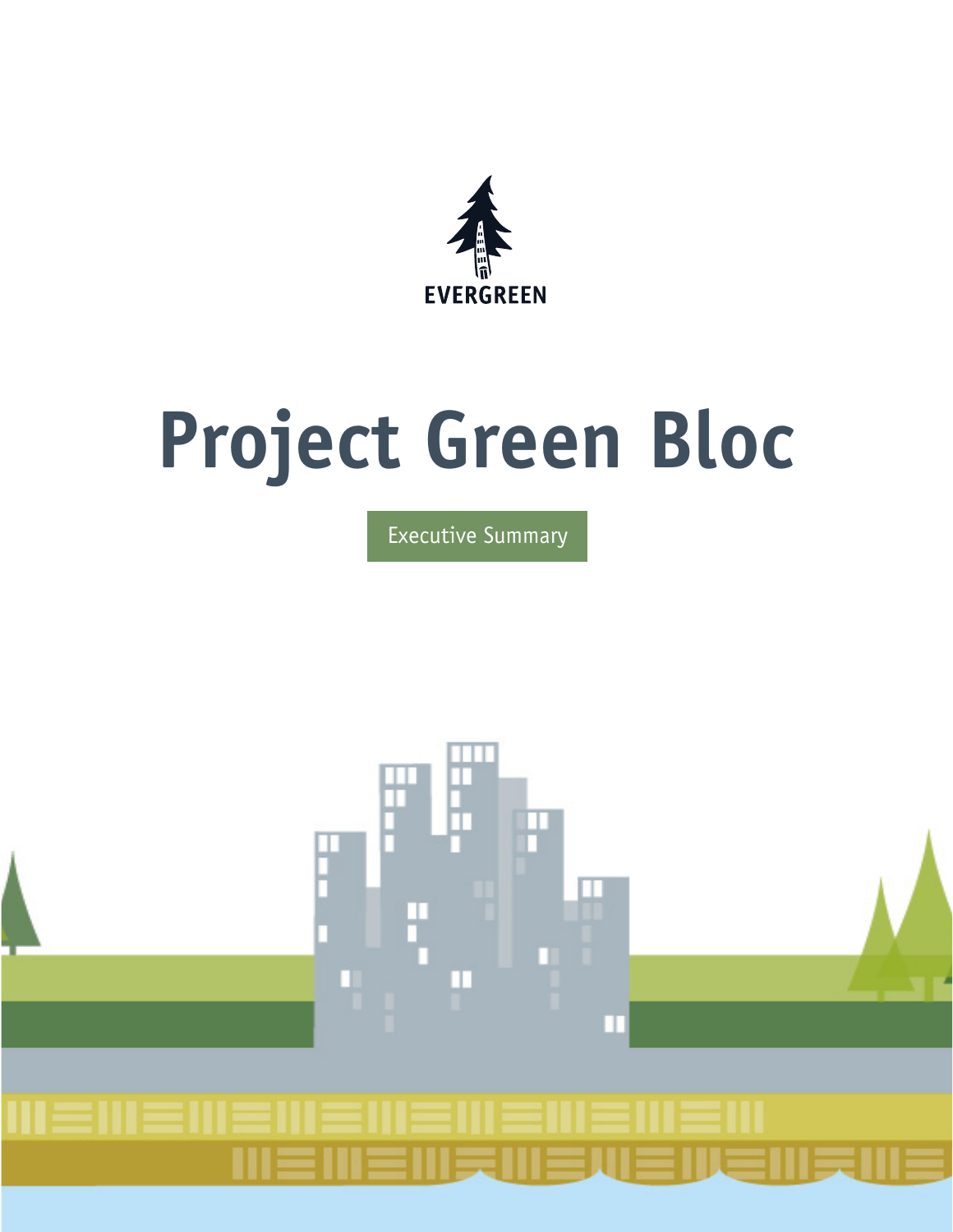# **Executive Summary**

**Project Green Bloc is about engaging neighbours in community-based workshops and projects designed to lower collective ecological footprints.** 

Run in the Riley Park neighbourhood of Vancouver from 2013-2015, Project Green Bloc was a neighbourhood's response to the Greenest City Action Plan's goal to lower the City's collective ecological footprint by 33% by 2020. Supported by national not-for-profit Evergreen, residents of the Project Green Bloc neighbourhood successfully reduced their collective ecological footprint by 12%, and were part of the first coordinated ecological footprint measurement in the City of Vancouver.

Research from several disciplines demonstrates the need for this type of project. The Vancouver Foundation's Connections and Engagement report on social isolation, as well as subsequent policy initiatives from the City of Vancouver's Engaged City Task Force, show that individuals are more likely to engage in city building activities and collective action when they are connected to their neighbours. Dr. Jennie Moore's research on the ecological footprint establishes simple, achievable ways in which individuals can change their behaviour to lower their ecological footprints to one-planet living. These two principles are the basis for Project Green Bloc.

In the City of Vancouver, there are multiple mechanisms for creating community projects – including the Vancouver Foundation's Neighbourhood Small Grants and Neighbourhood Matching Funds – but there are limited resources for neighbourhood leaders who are keen to lead longer-term, environmentally-based projects. Project Green Bloc sought to address that gap between demonstrated neighbourhood interest and capacity, and a lack of available resources.

Project components of Project Green Bloc included intensive ecological footprint surveys, held over a 14- or 28-day period, at the beginning and end of the project cycle. The survey was developed by Dr. Jennie Moore for the purposes of Project Green Bloc. Residents also engaged in a series of introductory dialogues and skills-building workshops designed to set the stage and teach ecological footprint reduction methods. Several physical placemaking projects were created, including pollinator-friendly planters, a community bulletin board and a street mural at the intersection of 23rd Ave and Columbia St. Finally, twenty households have had ongoing discussions on street greening and traffic calming strategies that can be presented to the City of Vancouver.

A project like this was not without its challenges. Neighbours had to balance their commitment to the two-year pilot with competing interests from family and other commitments. Navigating the City of Vancouver's bureaucracy and permitting process made seemingly simple neighbourhood projects much more complicated. Additionally, a consistent funding source was difficult to secure.

Project Green Bloc demonstrated its value as a unique approach for building community within a framework of the ecological footprint and climate change issues. The ecological survey developed for the project is, as far as we know, the only survey of its kind, and deserves to be expanded and tested in neighbourhoods throughout Metro Vancouver.

**"...individuals are more likely to engage in city building activities and collective action when they are connected to their neighbours."**